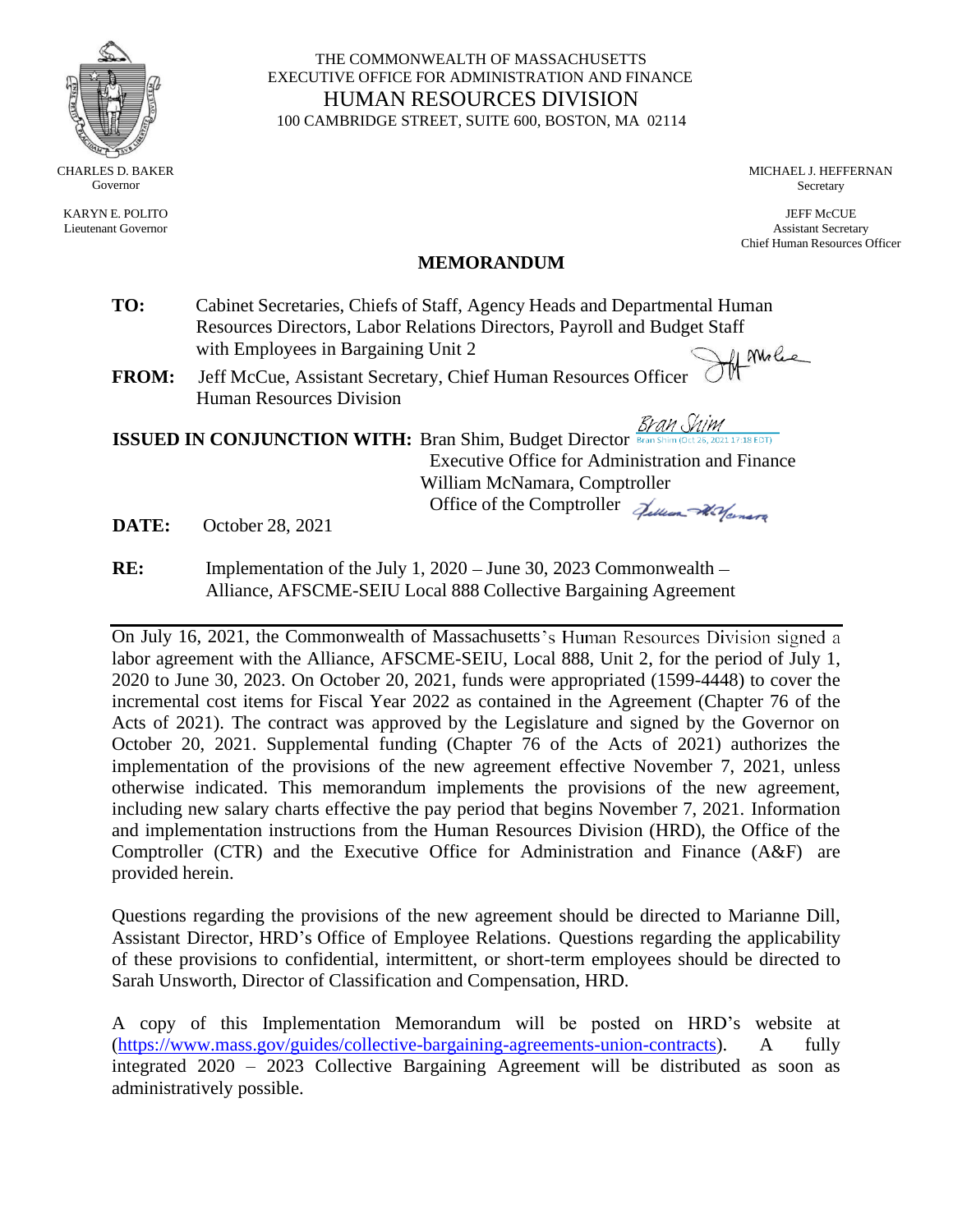# **TABLE OF CONTENTS**

# **SUBJECT PAGE**

# **SECTION I Contract Changes**

| <b>Article 3 Union Security</b>                                                            | 3 |  |  |  |  |  |
|--------------------------------------------------------------------------------------------|---|--|--|--|--|--|
| Article 7 Work Week and Work Schedules                                                     | 3 |  |  |  |  |  |
| Article 8 Leave                                                                            | 3 |  |  |  |  |  |
| Article 10 Holidays                                                                        | 4 |  |  |  |  |  |
| <b>Article 12 Salary Rates</b>                                                             | 4 |  |  |  |  |  |
| Article 24 Personnel Records                                                               | 5 |  |  |  |  |  |
| <b>Article 30 Duration</b>                                                                 | 5 |  |  |  |  |  |
| Article 31 Wage Reopener                                                                   |   |  |  |  |  |  |
| <b>MOU</b> Recruitment and Retention<br><b>MOU</b> Medication Administration Program (MAP) | 6 |  |  |  |  |  |
| <b>SECTION II</b><br><b>Administrative Instructions</b>                                    |   |  |  |  |  |  |
| <b>HR/CMS</b><br>Office of the Comptroller<br><b>Administration and Finance</b>            |   |  |  |  |  |  |

# **[SECTION](#page-10-0) III Salary Charts**

| <b>July 2020</b> |    |
|------------------|----|
| July 2021        | 13 |
| July 2022        | 15 |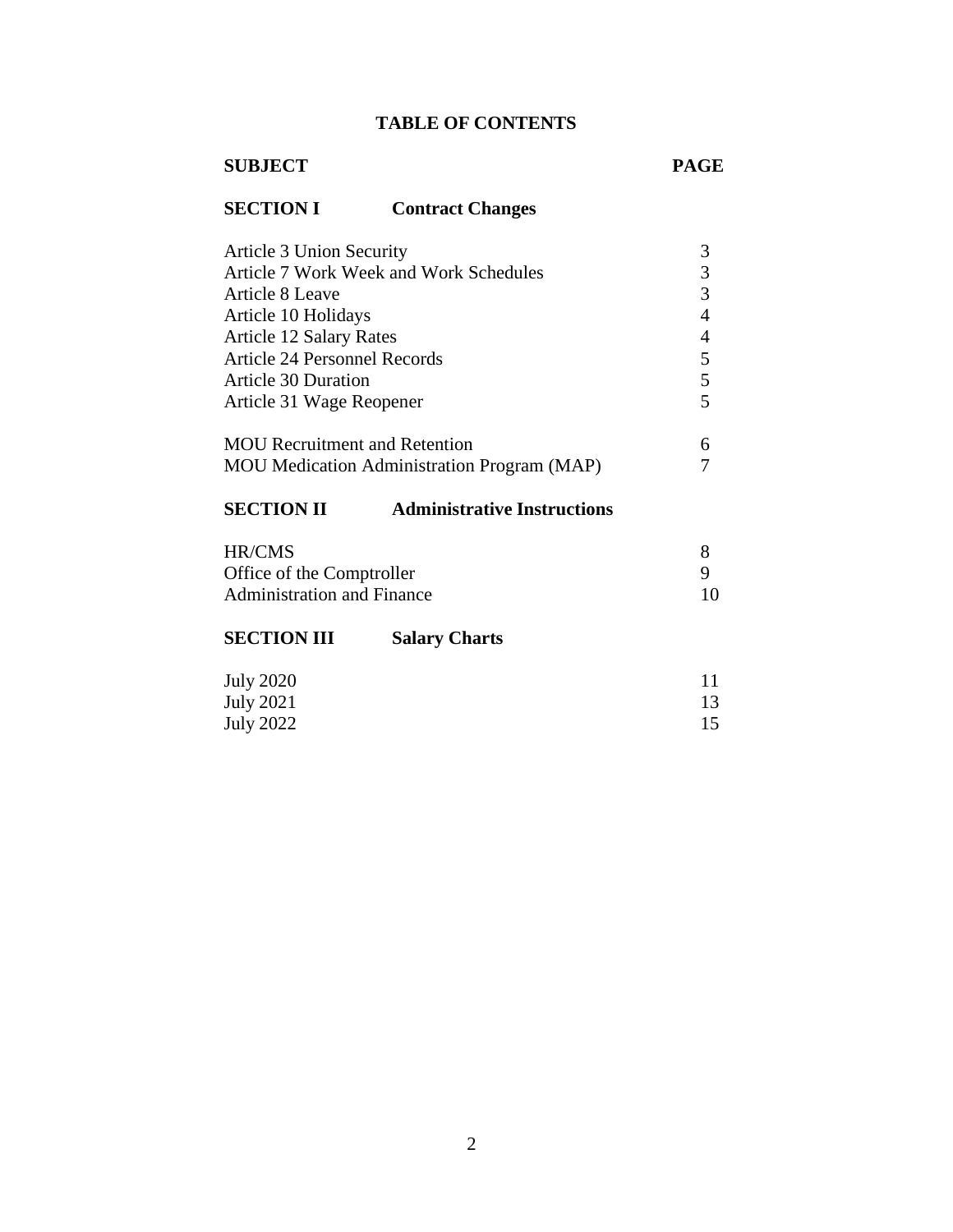#### **SECTION I CONTRACT CHANGES**

# <span id="page-2-0"></span>**ARTICLE 3 UNION SECURITY**

#### **Section 2**

**An employee may consent in writing to the authorization of the deduction of union dues from their wages and to the designation of the union as the recipient thereof and may withdraw such consent in accordance with the terms of the membership and dues deduction agreement between the employee and the Union and with the laws of the Commonwealth.** Such consent shall be in a form acceptable to the Office of Employee Relations and shall bear the signature of the employee. Said form may be completed on-line as an electronic form or completed, printed, and sent to the appropriate agency human resources officer. An employee may withdraw his/her Union dues check-off authorization, in writing to the Office of Employee Relations; **and** the Union will be notified immediately of such request to withdraw union dues authorization.

#### **ARTICLE 7 WORK WEEK AND WORK SCHEDULES**

Section 1 Scheduled Hours, Workweek, Workday

C. When the Employee desires to change the work schedule of employee(s) the Employer, shall, whenever practicable, solicit volunteers from among the group of potentially affected employees, and select from among the qualified volunteers.

The Employer **will strive to provide the employee at least fifteen (15) working days prior** written notice, but shall, except in emergency situations, give any affected employee whose scheduled is being involuntarily changed **no fewer than** ten (10) **working** days written notice of such contemplated change. The provisions of this subsection shall not be used for the purpose of avoiding the payment of overtime.

#### **ARTICLE 8 LEAVE**

<span id="page-2-1"></span>**Section 12 Paid Family Medical Leave (PFML) (New Section)**

**A. Leave granted under the Paid Family Medical Leave Act, M.G.L. c. 175M, which does not otherwise qualify for leave under the FMLA or this Article, shall be used concurrently with the leave granted by this section, to the extent that such leave exceeds the twelve (12) weeks of leave granted by the Federal Law/FMLA.**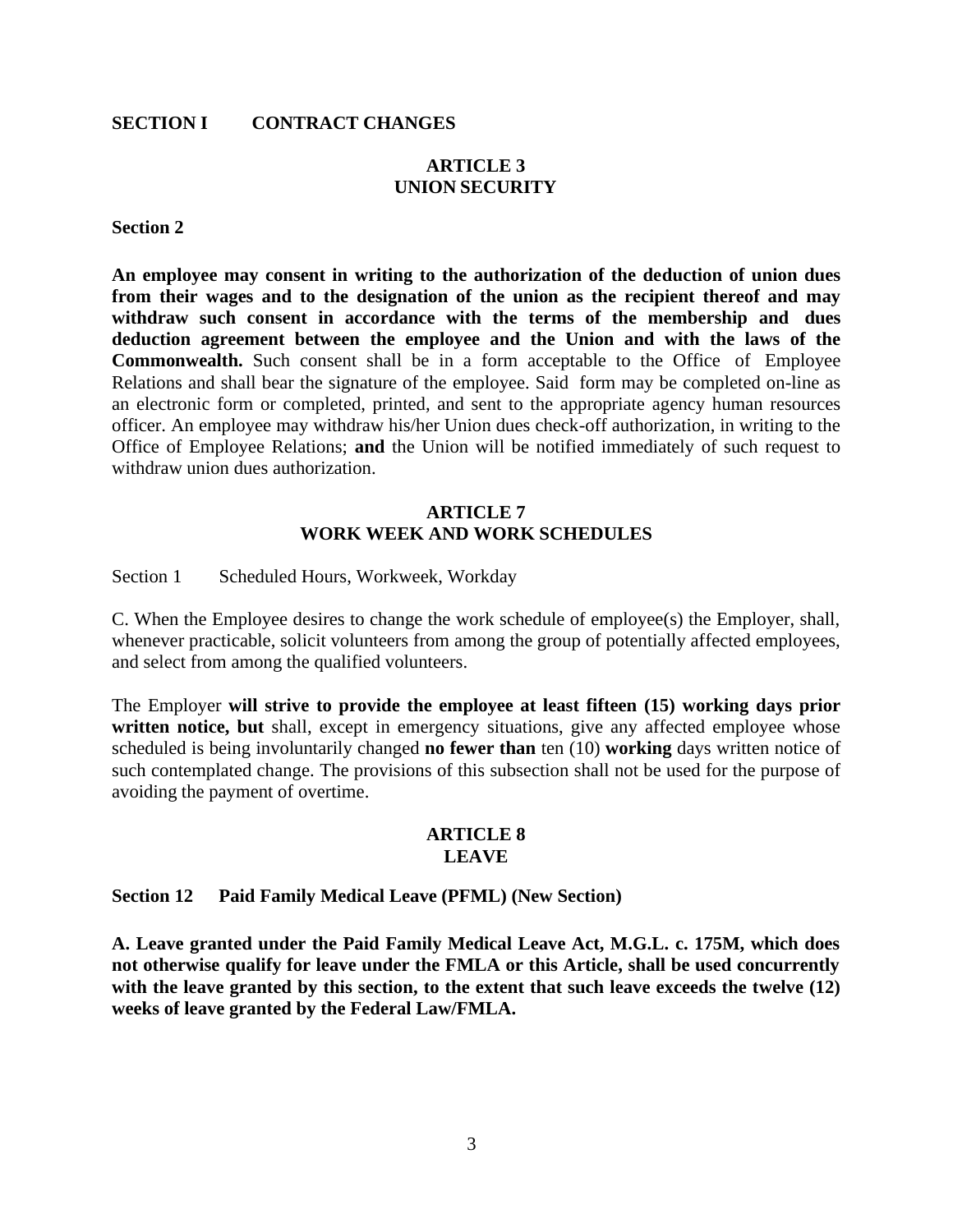#### **ARTICLE 10 HOLIDAYS**

#### <span id="page-3-0"></span>**Section 1**

The following days shall be holidays for employees:

New Year's Day Martin Luther King Day President's Day Patriot's Day Memorial Day **Juneteenth National Independence Day** Independence Day Labor Day Columbus Day Veteran's Day Thanksgiving Day Christmas Day

### **ARTICLE 12 SALARY RATES**

<span id="page-3-1"></span>**Section 1**

The following shall apply to full-time employees:

**A. Effective the first full pay period in July 2020, employees who meet the eligibility criteria provided in Section 2 of this article shall receive a two and one-half percent (2.5%) increase in salary rate.**

**B. Effective the first full pay period in July 2021, employees who meet the eligibility criteria provided in Section 2 of this article shall receive a two percent (2%) increase in salary rate.**

**C. Effective the first full pay period in July 2022, employees who meet the eligibility criteria provided in Section 2 of this article shall receive a two percent (2%) increase in salary rate.**

**D. All employees who are currently active upon the date of signing of the AFSCME CBA MOU, will receive a one-time COVID Recognition Payment of one and one-half percent (1.5%) of their base salary. (A minimum amount of \$1,000 shall be set for the one-time payment.)**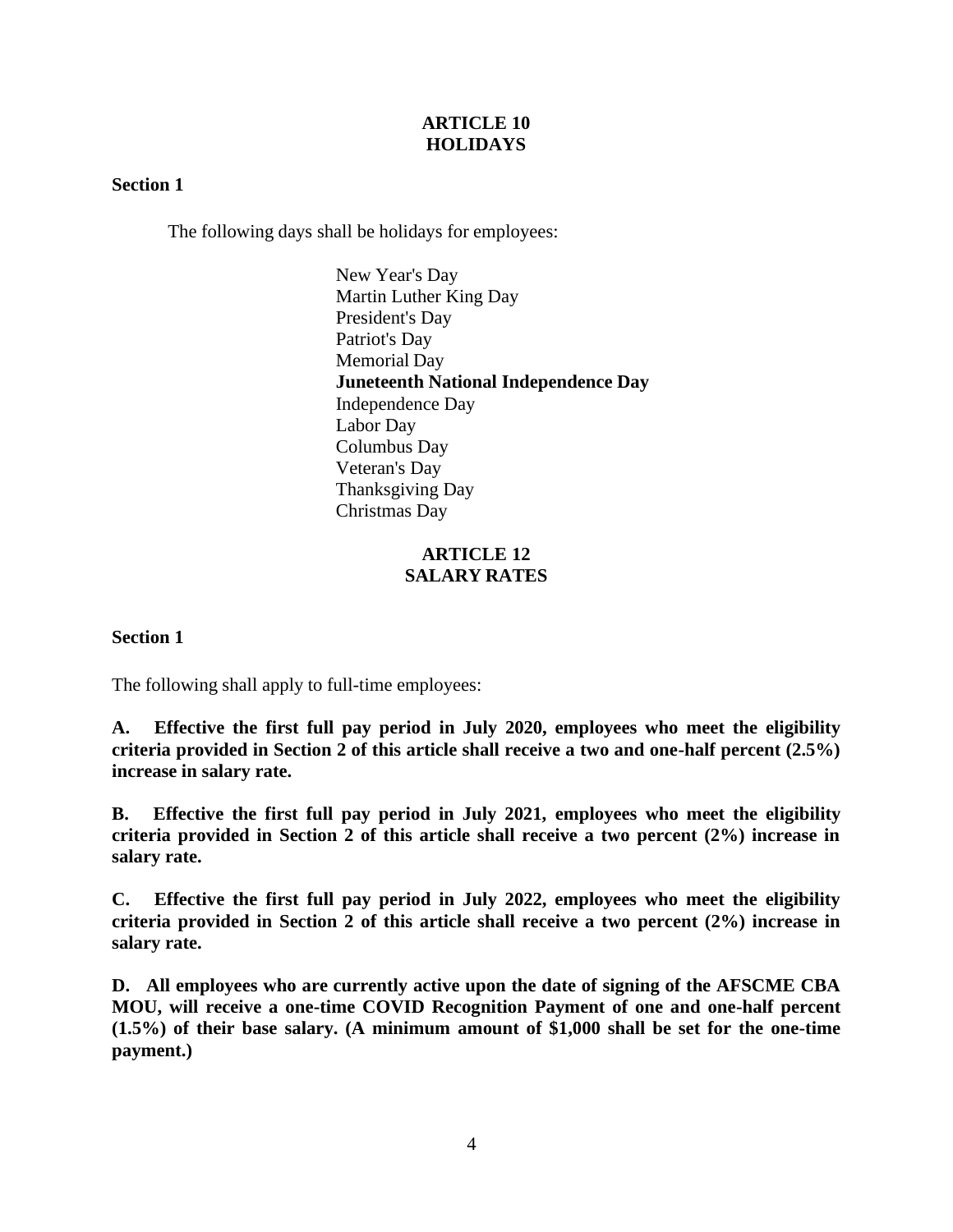#### **Section 4**

A.Under the terms of this Agreement, an employee shall advance to the next higher salary step in his/her job group until the maximum salary rate is reached, unless he/she is denied such step rate by his/her Appointing Authority. An employee shall progress from one step to the next higher step after each fifty-two (52) weeks of creditable service in a step commencing from the first day of the payroll period immediately following his/her anniversary date.

B. In the event an employee is denied a step rate increase by his/her Appointing Authority, he/she shall be given a written statement of reasons therefore not later than five (5) days preceding the date when the increase would otherwise have taken effect. Time off payroll is not creditable service for the purpose of step rate increases, **except in circumstances when an employee qualifies for Family and Medical Leave (FMLA) Paid Family and Medical Leave (PFML), or any other unpaid leave take pursuant to Article 8.**

#### **ARTICLE 24 PERSONNEL RECORDS**

#### <span id="page-4-0"></span>**Section 4**

D. The parties agree that written warnings that have been placed into the personnel record of an employee which are more than two and one-half  $(2 1/2)$  years old from the date of the issuance of the reprimand, provided there has been no subsequent discipline imposed shall be removed from the personnel record upon the request of the employee, **or absent such request, shall be considered removed from the personnel record.**

#### **ARTICLE 30 DURATION**

<span id="page-4-1"></span>This Agreement shall be for the three-year period from July 1, **2020** to June 30, **2023** and terms contained herein shall become effective on July 1, **2020** unless otherwise specified. It is expressly understood and agreed upon that subject to ratification by the Unit 2 Membership, the predecessor collective bargaining agreement shall be voided and superseded by all aspects of this collective bargaining agreement.

#### **ARTICLE 31 WAGE REOPENER**

<span id="page-4-2"></span>In the event that during the term of this Agreement a Collective Bargaining Agreement is submitted by either the Governor, or the Secretary for Administration & Finance and said Agreement is funded by the Legislature and in the event such Agreement contains provisions for across-the-board salary increases or other economic terms that in the aggregate are in excess of those contained in this Agreement, the parties agree to re-open those provisions of this Agreement to further bargaining.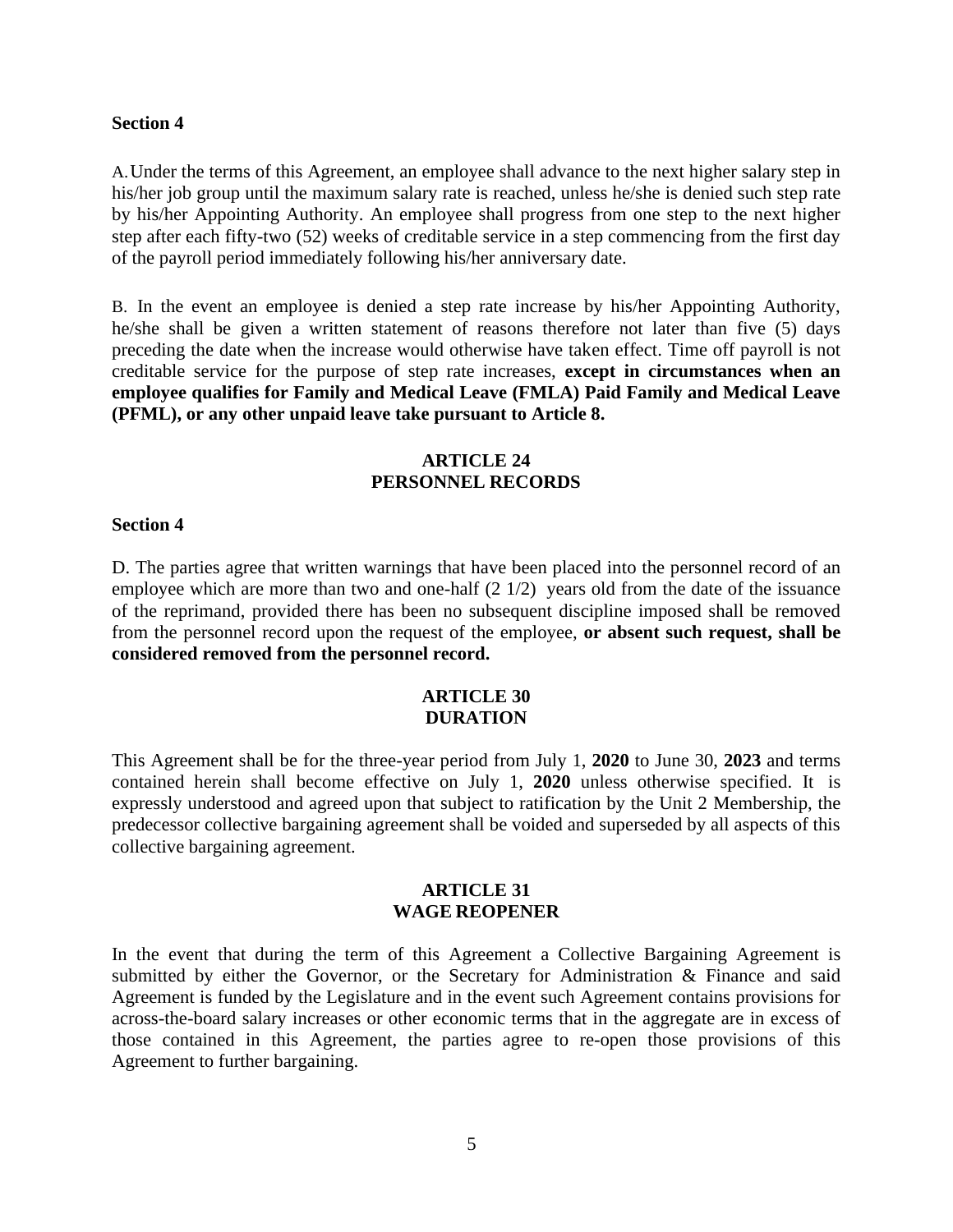#### **MEMORANDUM OF UNDERSTANDING between the COMMONWEALTH OF MASSACHUSETTS and the ALLIANCE, AFSCME-SEIU, AFL-CIO UNIT 2 Regarding Recruitment and Retention**

The parties agree to establish a labor-management committee to identify Unit 2 titles with recruitment and retention concerns and make recommendations to address these concerns. The committee shall consist of up to four (4) representatives selected by the Union and up to four (4) representatives selected by the Employer. **The Committee will meet 45 days after ratification with the Class and Compensation Director at HRD and jointly determine the process for analyzing identified classifications utilizing subject matter expertise (including external resources as appropriate) to perform a class and compensation /recruitment and retention study on these specific positions (in addition to positions identified by either party): LPN; Laborer; Trades Worker; Development Services Worker; Facility Service Worker; Mental Health Worker; and Nursing Assistant. Once the study is complete, but no later than 180 days after ratification, the recommendation will be made to the Chief Human Resources Officer in accordance with Article 17 A section 4.**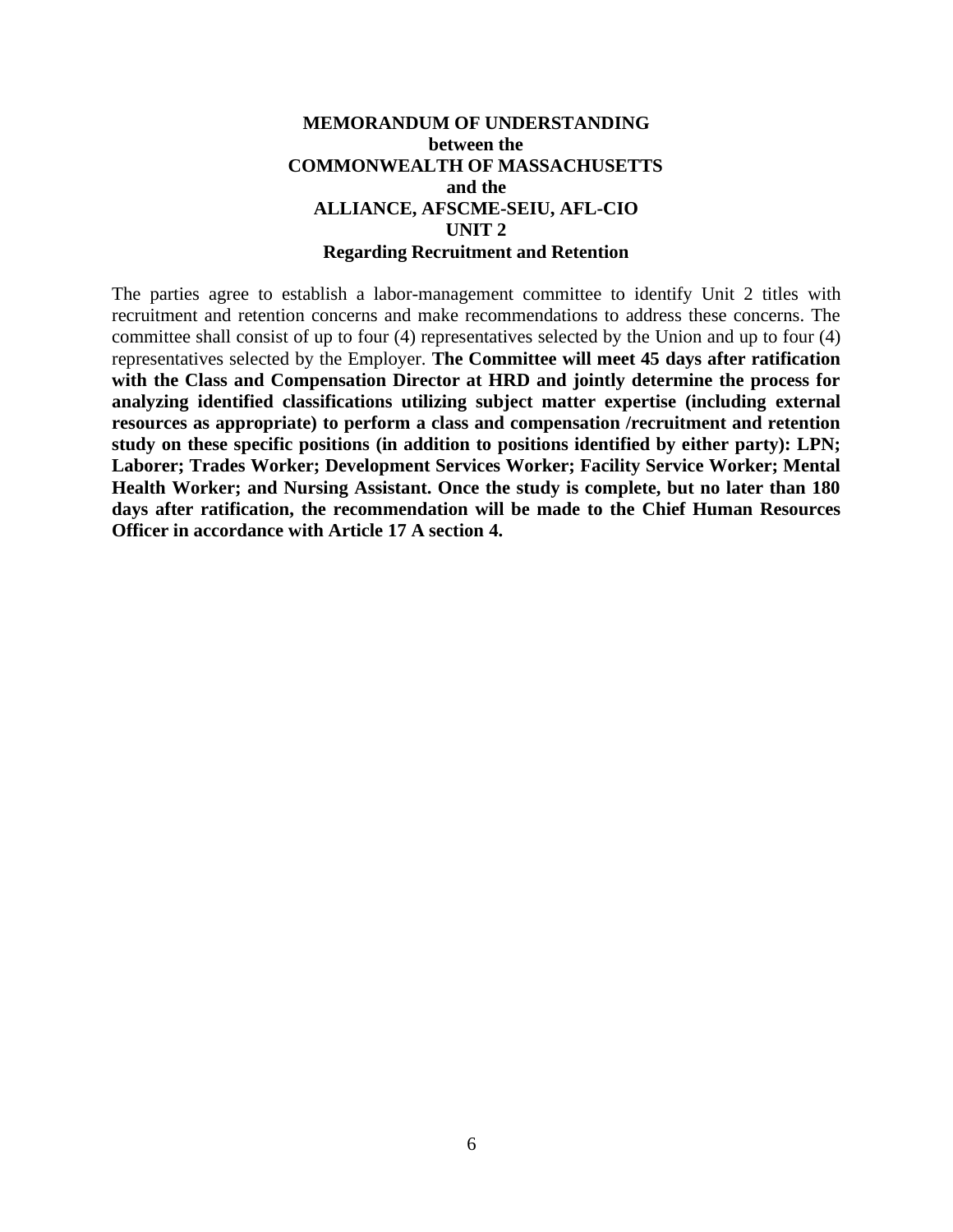#### **(New Committee)**

### **MEMORANDUM OF UNDERSTANDING between the COMMONWEALTH OF MASSACHUSETTS and the ALLIANCE, AFSCME-SEIU, AFL-CIO UNIT 2 Regarding Medication Administration Program (MAP)**

**The parties agree to establish a labor-management committee to review all aspects of the current MAP program including but not limited to; efficiency, training, certification process and Supplemental Agreement O to inform discussions for the MAP program in successor agreements. The committee shall consist of up to three (3) representatives selected by the Union and up to three (3) representatives selected by the Employer. The committee shall meet upon request of either party.**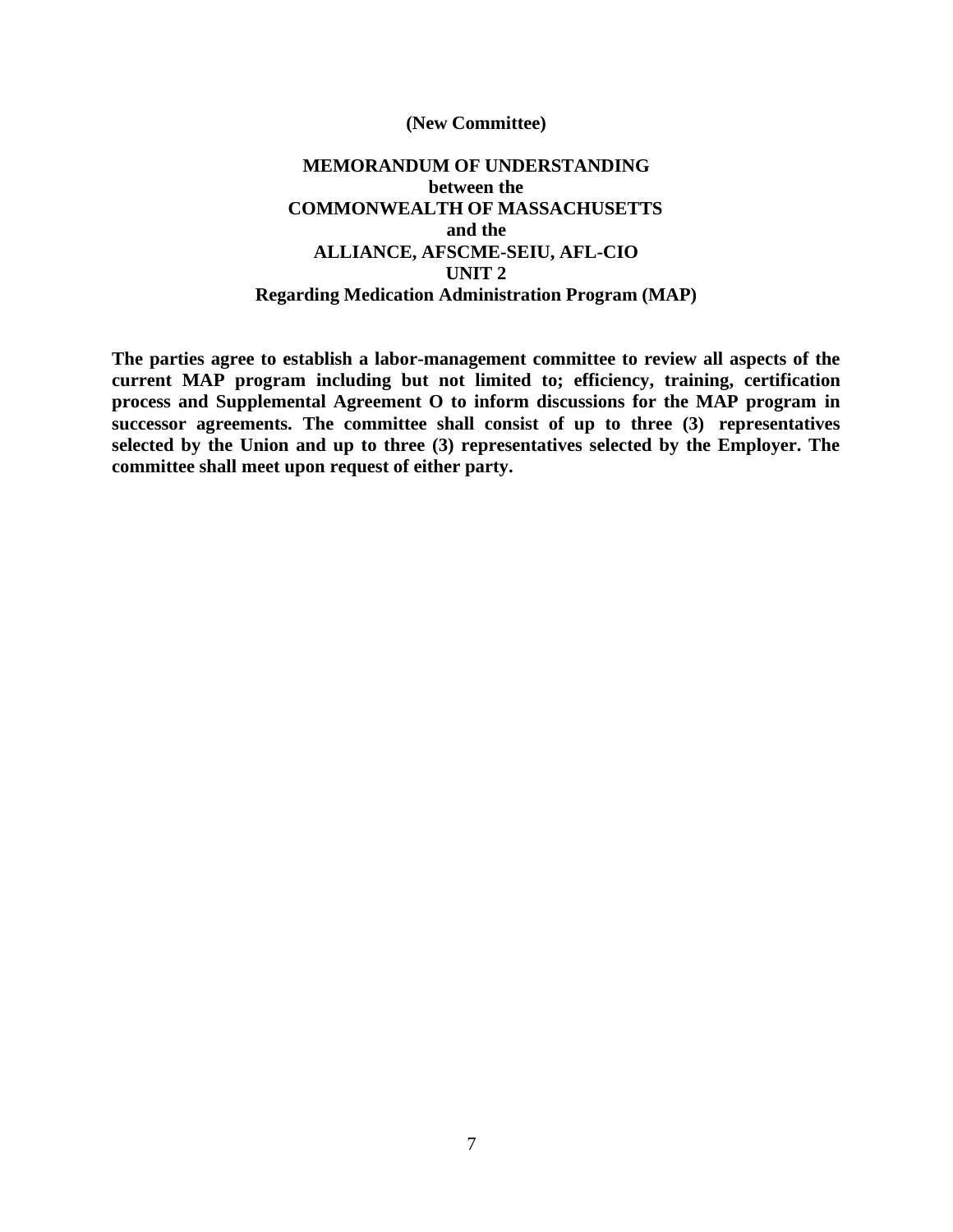#### <span id="page-7-0"></span>**SECTION II ADMINISTRATIVE INSTRUCTIONS**

#### **HR/CMS INSTRUCTIONS**

The salary increases for AFSCME-SEIU Local 888 will be automated in HR/CMS. The Human Resources Division will provide departments with both predictive and updated reports in MobiusView that will facilitate the identification of employees receiving July 2020, July 2021, and July 2022 increase in salary rate and the COVID Recognition Payment.

Retroactive payments for July 2020 and July 2021 will also be automated in HR/CMS. MobiusView reports will be provided for departments to verify and approve.

Detailed instructions will be sent out via the HR/CMS Weekly Bulletin and published on the HR/CMS Knowledge Center SharePoint site for core users.

Questions regarding HR/CMS Instructions should be directed by filing a ticket with ServiceNow HR/CMS HR or at 844-435-7629.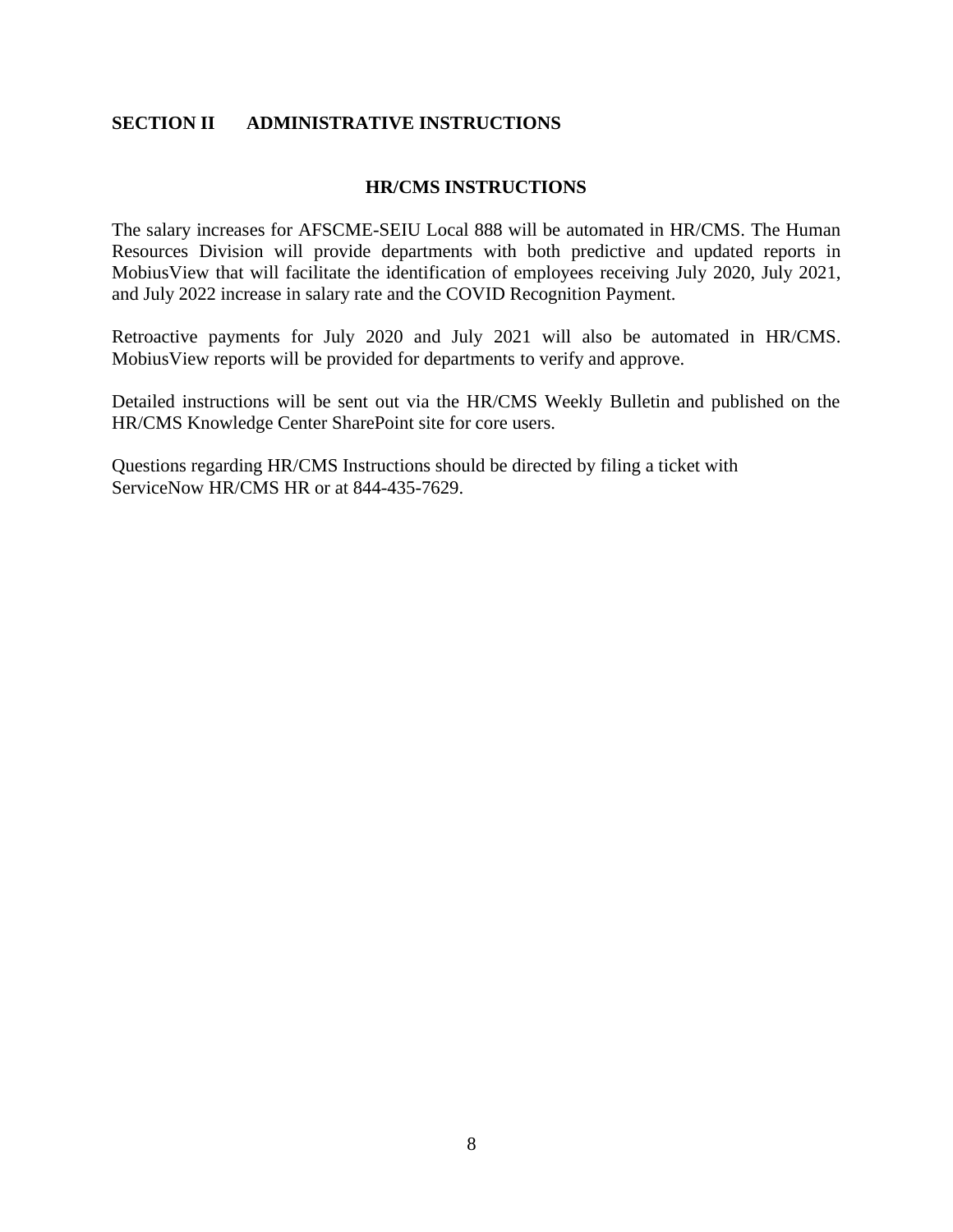#### **INSTRUCTIONS FROM THE OFFICE OF THE COMPTROLLER**

#### **LCM Instructions**

To ensure that funding is fully allocated to departments for the purposes of supporting payments described in this memo, departments are urged to post payments in a fashion that takes advantage of LCM predictive reporting. Depending on the dates entered, postings in HR/CMS will be included on the LCM predictive reports, which are run each Sunday, Monday, and Thursday, and are available online via View/DocDirect the following mornings. Departments can monitor the payroll activity for all payroll accounts by viewing the following LCM Predictive Reports:

- NLCFAR1S Predictive Insufficient Funds Payroll Details
- NLCFAR2S Predictive Insufficient Funds Account Details
- NLCMASDS Appropriation Status Report

For all payments, LCM will distribute according to the employ ee's default distribution record that corresponds to the posting date in HR/CMS. The posting date of Additional pay entries is the current open pay period.

Payments can also be redirected via labor exceptions if authorizing rules are in place. The exceptions must correspond to the posting date. Employees' distribution records and any modifications can be verified in the LCM Employee Activity Folder (EEAF).

Questions regarding LCM Instructions should be directed to the MMARS Helpline at 617-973- 2468.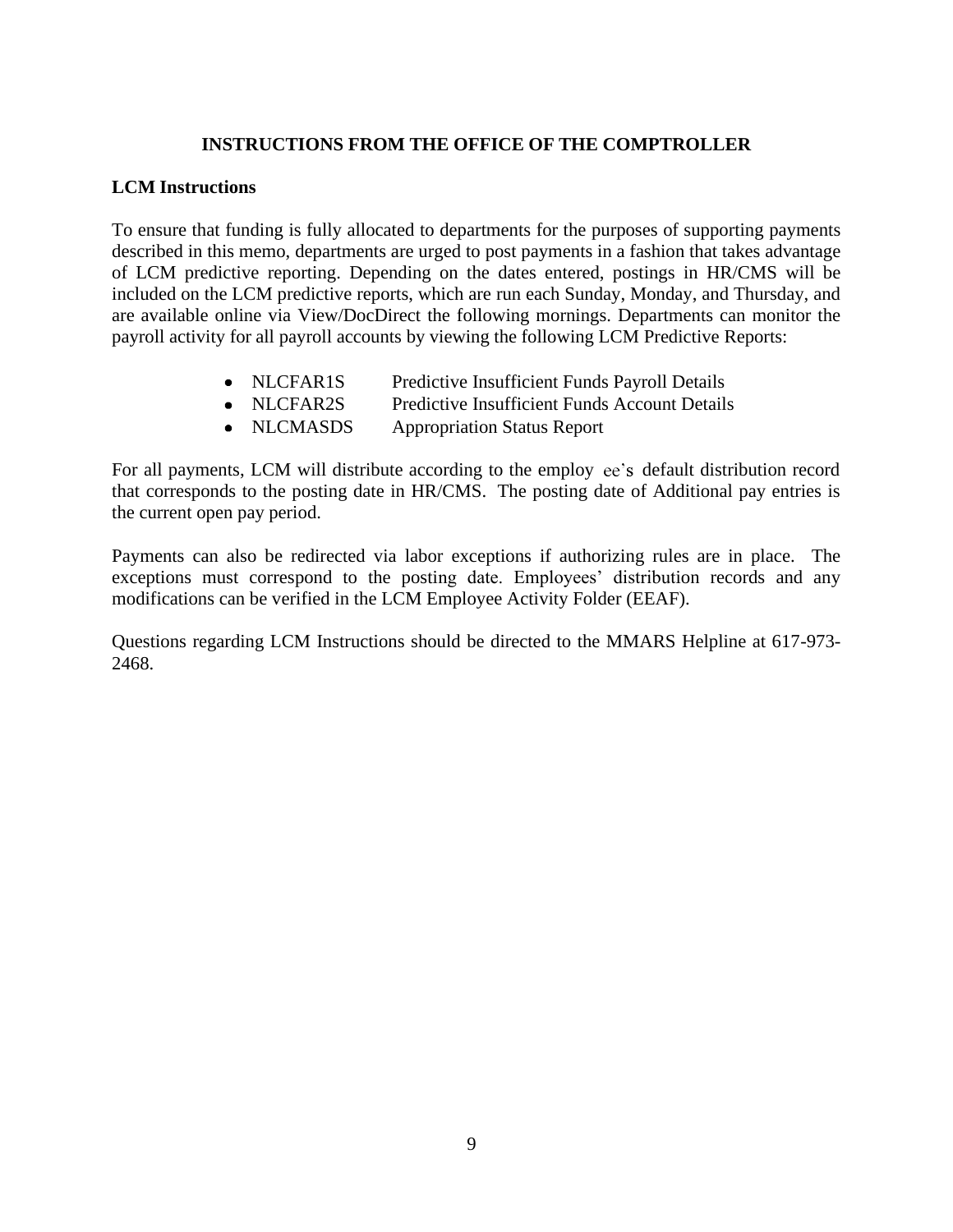## **INSTRUCTIONS FROM ADMINISTRATION AND FINANCE**

Chapter 76 of the Acts of 2021 include an appropriation (1599-4448) to fund incremental costs of the Alliance, AFSCME-SEIU, Local 888 Unit 2 collective bargaining agreement.

Please address questions on A&F policies to Sarah Barrese, Fiscal Policy Analyst, at [Sarah.Barrese@mass.gov.](mailto:Sarah.Barrese@mass.gov)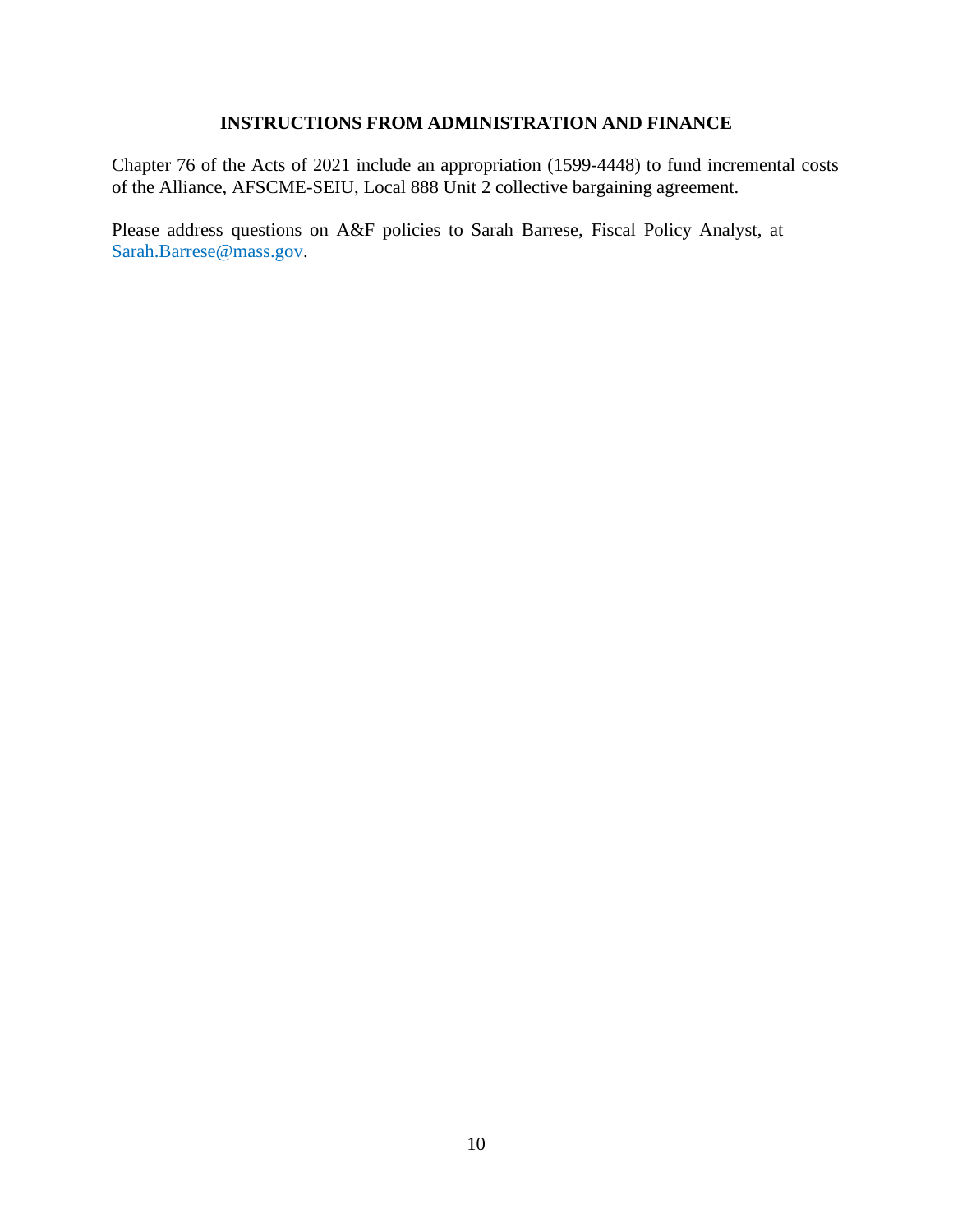# **SECTION III SALARY CHARTS**

<span id="page-10-0"></span>

|    |                            |                |                |                |            |            | <b>Increase</b><br>оf | 2.50%      | effective  | 7/5/2020   |            |            |
|----|----------------------------|----------------|----------------|----------------|------------|------------|-----------------------|------------|------------|------------|------------|------------|
|    | BU 02 Salary Plans (02A/B) |                |                |                |            |            |                       |            |            |            |            |            |
| Gr |                            | $\overline{2}$ | $\overline{3}$ | $\overline{4}$ | 5          | 6          | $\overline{7}$        | 8          | 9          | 10         | 11         | 12         |
| 01 | \$1,094.81                 | \$1,113.08     | \$1,131.72     | \$1,150.64     | \$1,169.97 | \$1,189.53 | \$1,209.55            | \$1,229.96 | \$1,250.65 | \$1,271.78 | \$1,297.21 | \$1,323.12 |
| 02 | \$1,114.64                 | \$1,132.92     | \$1,151.54     | \$1,170.51     | \$1,189.77 | \$1,209.45 | \$1,229.42            | \$1,249.75 | \$1,270.49 | \$1,291.60 | \$1,317.42 | \$1,343.76 |
| 03 | \$1,131.40                 | \$1,152.00     | \$1,172.97     | \$1,194.37     | \$1,216.19 | \$1,238.49 | \$1,261.17            | \$1,284.34 | \$1,307.93 | \$1,332.03 | \$1,358.67 | \$1,385.81 |
| 04 | \$1,160.62                 | \$1,181.22     | \$1,202.24     | \$1,223.71     | \$1,245.54 | \$1,267.81 | \$1,290.50            | \$1,313.63 | \$1,337.22 | \$1,361.21 | \$1,388.45 | \$1,416.21 |
| 05 | \$1,179.05                 | \$1,201.38     | \$1,224.12     | \$1,247.38     | \$1,271.11 | \$1,295.30 | \$1,320.00            | \$1,345.19 | \$1,370.89 | \$1,397.17 | \$1,425.13 | \$1,453.61 |
| 06 | \$1,218.39                 | \$1,240.78     | \$1,263.63     | \$1,286.86     | \$1,310.59 | \$1,334.77 | \$1,359.45            | \$1,384.61 | \$1,410.34 | \$1,436.52 | \$1,465.23 | \$1,494.55 |
| 07 | \$1,247.51                 | \$1,271.90     | \$1,296.81     | \$1,322.26     | \$1,348.22 | \$1,374.69 | \$1,401.80            | \$1,429.43 | \$1,457.68 | \$1,486.53 | \$1,516.24 | \$1,546.55 |
| 08 | \$1,274.70                 | \$1,301.06     | \$1,327.97     | \$1,355.49     | \$1,383.65 | \$1,412.40 | \$1,441.83            | \$1,471.90 | \$1,502.61 | \$1,534.04 | \$1,564.72 | \$1,596.03 |
| 09 | \$1,320.00                 | \$1,348.76     | \$1,378.17     | \$1,408.28     | \$1,439.10 | \$1,470.65 | \$1,502.94            | \$1,535.98 | \$1,569.80 | \$1,604.38 | \$1,636.50 | \$1,669.22 |
| 10 | \$1,367.95                 | \$1,398.57     | \$1,429.89     | \$1,461.99     | \$1,494.84 | \$1,528.47 | \$1,562.89            | \$1,598.19 | \$1,636.13 | \$1,675.33 | \$1,708.84 | \$1,743.04 |
| 11 | \$1,412.73                 | \$1,446.04     | \$1,480.24     | \$1,515.30     | \$1,551.16 | \$1,588.04 | \$1,627.09            | \$1,668.14 | \$1,710.25 | \$1,753.45 | \$1,788.52 | \$1,824.28 |
| 12 | \$1,471.25                 | \$1,506.35     | \$1,542.31     | \$1,579.17     | \$1,617.76 | \$1,658.93 | \$1,701.09            | \$1,744.36 | \$1,788.72 | \$1,834.22 | \$1,870.87 | \$1,908.28 |
| 13 | \$1,541.21                 | \$1,578.13     | \$1,617.23     | \$1,658.51     | \$1,700.74 | \$1,744.13 | \$1,788.58            | \$1,834.20 | \$1,880.93 | \$1,928.86 | \$1,967.45 | \$2,006.79 |
| 14 | \$1,602.10                 | \$1,647.76     | \$1,694.70     | \$1,743.01     | \$1,792.74 | \$1,843.78 | \$1,896.31            | \$1,950.36 | \$2,005.97 | \$2,063.11 | \$2,104.38 | \$2,146.46 |
| 15 | \$1,683.01                 | \$1,732.56     | \$1,783.51     | \$1,836.03     | \$1,890.05 | \$1,945.63 | \$2,002.94            | \$2,061.84 | \$2,122.53 | \$2,185.03 | \$2,228.73 | \$2,273.31 |
| 16 | \$1,774.02                 | \$1,828.01     | \$1,883.61     | \$1,940.92     | \$2,000.01 | \$2,060.87 | \$2,123.58            | \$2,188.23 | \$2,254.85 | \$2,323.42 | \$2,369.89 | \$2,417.28 |
| 17 | \$1,880.93                 | \$1,937.15     | \$1,995.00     | \$2,054.65     | \$2,116.04 | \$2,179.25 | \$2,244.34            | \$2,311.47 | \$2,380.57 | \$2,451.72 | \$2,500.74 | \$2,550.75 |
| 18 | \$1,970.91                 | \$2,030.80     | \$2,092.44     | \$2,156.00     | \$2,221.45 | \$2,288.90 | \$2,358.39            | \$2,430.01 | \$2,503.77 | \$2,579.84 | \$2,631.42 | \$2,684.03 |
| 19 | \$2,072.93                 | \$2,136.54     | \$2,202.16     | \$2,269.79     | \$2,339.43 | \$2,411.24 | \$2,485.33            | \$2,561.65 | \$2,640.22 | \$2,721.33 | \$2,775.75 | \$2,831.26 |
| 20 | \$2,184.33                 | \$2,250.07     | \$2,317.81     | \$2,387.53     | \$2,459.35 | \$2,533.44 | \$2,609.66            | \$2,688.17 | \$2,769.12 | \$2,852.45 | \$2,909.50 | \$2,967.68 |
| 21 | \$2,285.82                 | \$2,355.74     | \$2,427.74     | \$2,501.98     | \$2,578.44 | \$2,657.26 | \$2,738.50            | \$2,822.18 | \$2,908.46 | \$2,997.35 | \$3,057.31 | \$3,118.46 |
| 22 | \$2,399.35                 | \$2,473.13     | \$2,549.25     | \$2,627.71     | \$2,708.58 | \$2,791.98 | \$2,877.90            | \$2,966.45 | \$3,057.74 | \$3,151.86 | \$3,214.89 | \$3,279.18 |
| 23 | \$2,522.19                 | \$2,598.19     | \$2,676.48     | \$2,757.13     | \$2,840.21 | \$2,925.84 | \$3,014.02            | \$3,104.86 | \$3,198.42 | \$3,294.79 | \$3,360.68 | \$3,427.90 |
| 24 | \$2,636.22                 | \$2,715.84     | \$2,797.87     | \$2,882.36     | \$2,969.48 | \$3,059.12 | \$3,151.56            | \$3,246.74 | \$3,344.84 | \$3,445.83 | \$3,514.73 | \$3,585.04 |
| 25 | \$2,750.24                 | \$2,833.83     | \$2,920.00     | \$3,008.75     | \$3,100.23 | \$3,194.49 | \$3,291.56            | \$3,391.66 | \$3,494.76 | \$3,601.00 | \$3,673.04 | \$3,746.51 |
| 26 | \$2,851.79                 | \$2,938.99     | \$3,028.83     | \$3,121.37     | \$3,216.81 | \$3,315.14 | \$3,416.43            | \$3,520.86 | \$3,628.51 | \$3,739.39 | \$3,814.23 | \$3,890.50 |
| 27 | \$2,977.26                 | \$3,068.31     | \$3,162.08     | \$3,258.73     | \$3,358.34 | \$3,461.00 | \$3,566.75            | \$3,675.78 | \$3,788.16 | \$3,903.94 | \$3,982.03 | \$4,061.68 |
| 28 | \$3,108.26                 | \$3,203.32     | \$3,301.22     | \$3,402.12     | \$3,506.12 | \$3,613.29 | \$3,723.70            | \$3,837.52 | \$3,954.84 | \$4,075.70 | \$4,157.27 | \$4,240.38 |
|    |                            |                |                |                |            |            |                       |            |            |            |            |            |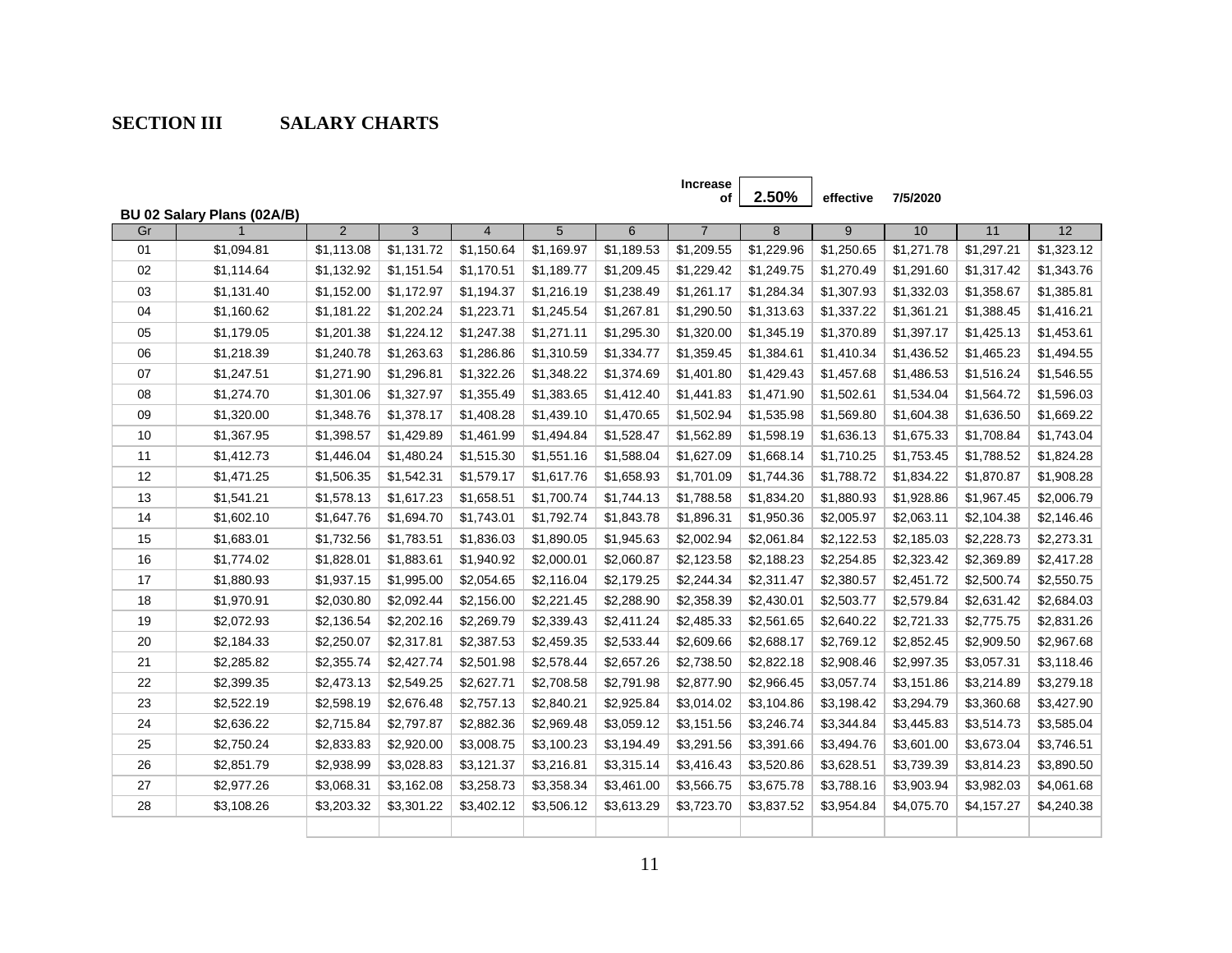| (2A A/AB) | <b>BU 02 Salary Plans</b> |            |            |            |            |            |            |            |            |            |            |            |
|-----------|---------------------------|------------|------------|------------|------------|------------|------------|------------|------------|------------|------------|------------|
| 05A       | \$1,195.99                | \$1,218.63 | \$1.241.70 | \$1,265.30 | \$1,289.34 | \$1,313.90 | \$1,338.95 | \$1,364.50 | \$1,390.59 | \$1,417.23 | \$1,445.59 | \$1,474.48 |
| 06A       | \$1,235.89                | \$1,258.60 | \$1,281.76 | \$1,305.34 | \$1,329.39 | \$1,353.93 | \$1,378.97 | \$1,404.50 | \$1,430.58 | \$1,457.16 | \$1,486.28 | \$1,516.01 |
| 07A       | \$1,265.60                | \$1,290.34 | \$1,315.61 | \$1,341.44 | \$1,367.77 | \$1,394.63 | \$1,422.14 | \$1,450.15 | \$1,478.82 | \$1,508.07 | \$1,538.23 | \$1,568.98 |
| 08A       | \$1,293.02                | \$1,319.75 | \$1,347.03 | \$1,374.95 | \$1,403.52 | \$1,432.69 | \$1,462.53 | \$1,493.04 | \$1,524.18 | \$1,556.04 | \$1,587.19 | \$1,618.95 |
| 09A       | \$1,338.95                | \$1,368.11 | \$1,397.99 | \$1,428.50 | \$1,459.76 | \$1,491.76 | \$1,524.53 | \$1,558.03 | \$1,592.34 | \$1,627.43 | \$1,660.00 | \$1,693.20 |
| 11A       | \$1,432.98                | \$1,466.81 | \$1,501.49 | \$1,537.04 | \$1,573.44 | \$1,610.83 | \$1,650.43 | \$1,692.08 | \$1.734.80 | \$1,778.61 | \$1,814.18 | \$1,850.48 |
| 12A       | \$1,492.37                | \$1,527.98 | \$1,564.46 | \$1,601.85 | \$1,640.96 | \$1,682.73 | \$1,725.51 | \$1,769.39 | \$1,814.39 | \$1,860.54 | \$1,897.73 | \$1,935.69 |
| 13A       | \$1,563.32                | \$1,600.80 | \$1,640.46 | \$1,682.33 | \$1,725.16 | \$1,769.16 | \$1,814.25 | \$1,860.52 | \$1,907.94 | \$1,956.57 | \$1,995.71 | \$2,035.61 |
| 14A       | \$1,625.12                | \$1,671.40 | \$1,719.05 | \$1,768.05 | \$1,818.45 | \$1,870.26 | \$1,923.54 | \$1,978.35 | \$2,034.77 | \$2,092.72 | \$2,134.57 | \$2,177.28 |
| 15A       | \$1,707.19                | \$1,757.43 | \$1,809.10 | \$1,862.40 | \$1,917.18 | \$1,973.58 | \$2,031.70 | \$2,091.43 | \$2,153.02 | \$2,216.40 | \$2,260.74 | \$2,305.95 |
| 16A       | \$1,799.47                | \$1,854.25 | \$1,910.66 | \$1,968.79 | \$2,028.71 | \$2,090.44 | \$2,154.10 | \$2,219.65 | \$2,287.21 | \$2,356.78 | \$2,403.91 | \$2,451.99 |
| 17A       | \$1,907.94                | \$1,964.96 | \$2,023.63 | \$2,084.15 | \$2,146.40 | \$2,210.52 | \$2,276.55 | \$2,344.63 | \$2,414.75 | \$2,486.92 | \$2,536.65 | \$2,587.38 |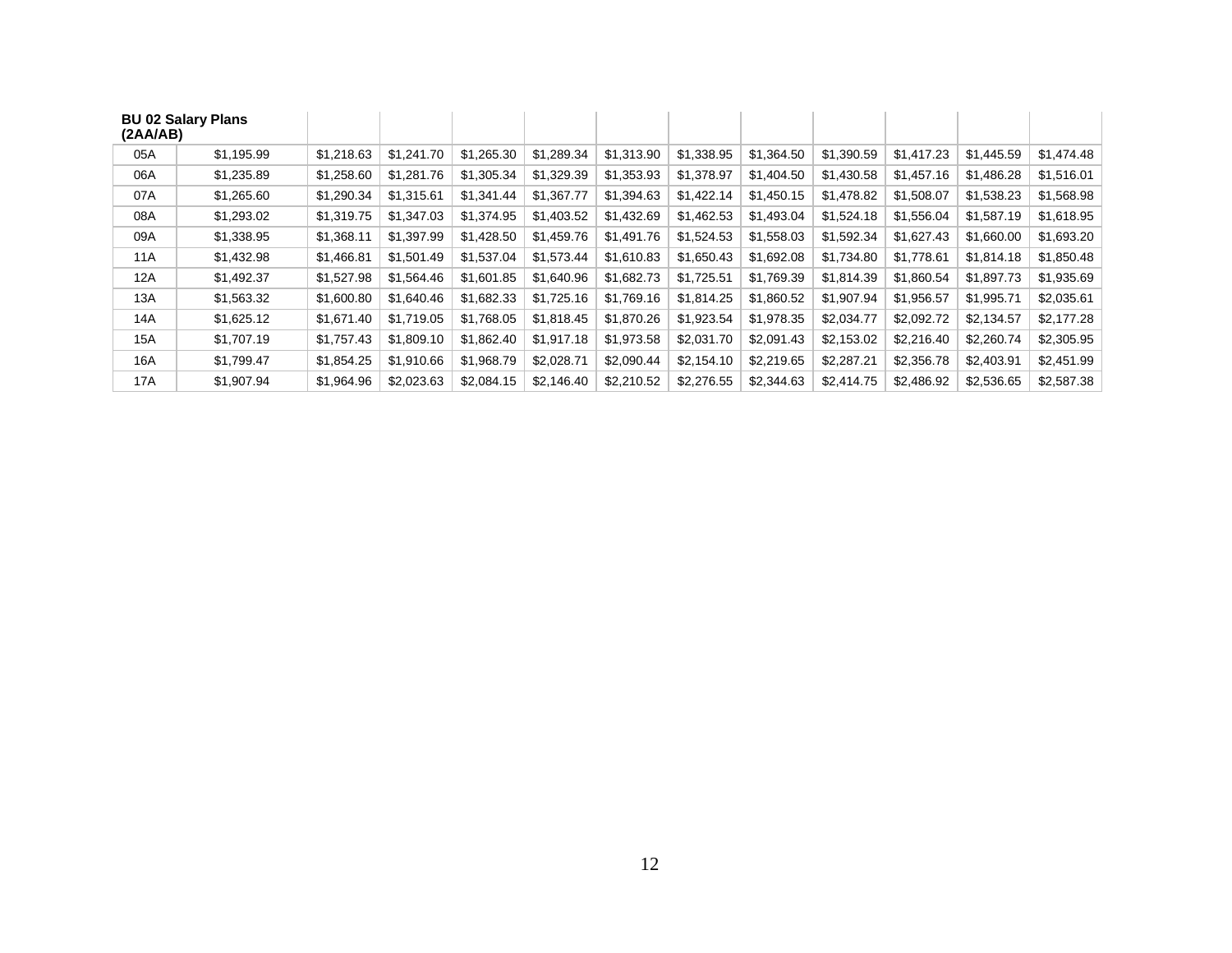|    |                            |                |                |                |            |            | of             | 2.00%      | effective  | 7/4/2021   |            |            |
|----|----------------------------|----------------|----------------|----------------|------------|------------|----------------|------------|------------|------------|------------|------------|
| Gr | BU 02 Salary Plans (02A/B) | $\overline{2}$ | $\overline{3}$ | $\overline{4}$ | 5          | 6          | $\overline{7}$ | 8          | 9          | 10         | 11         | 12         |
| 01 | \$1,116.71                 | \$1,135.34     | \$1,154.35     | \$1,173.65     | \$1,193.37 | \$1,213.32 | \$1,233.74     | \$1,254.56 | \$1,275.66 | \$1,297.22 | \$1,323.15 | \$1,349.58 |
| 02 | \$1,136.93                 | \$1,155.58     | \$1,174.57     | \$1,193.92     | \$1,213.57 | \$1,233.64 | \$1,254.01     | \$1,274.75 | \$1,295.90 | \$1,317.43 | \$1,343.77 | \$1,370.64 |
| 03 | \$1,154.03                 | \$1,175.04     | \$1,196.43     | \$1,218.26     | \$1,240.51 | \$1,263.26 | \$1,286.39     | \$1,310.03 | \$1,334.09 | \$1,358.67 | \$1,385.84 | \$1,413.53 |
| 04 | \$1,183.83                 | \$1,204.84     | \$1,226.28     | \$1,248.18     | \$1,270.45 | \$1,293.17 | \$1,316.31     | \$1,339.90 | \$1,363.96 | \$1,388.43 | \$1,416.22 | \$1,444.53 |
| 05 | \$1,202.63                 | \$1,225.41     | \$1,248.60     | \$1,272.33     | \$1,296.53 | \$1,321.21 | \$1,346.40     | \$1,372.09 | \$1,398.31 | \$1,425.11 | \$1,453.63 | \$1,482.68 |
| 06 | \$1,242.76                 | \$1,265.60     | \$1,288.90     | \$1,312.60     | \$1,336.80 | \$1,361.47 | \$1,386.64     | \$1,412.30 | \$1,438.55 | \$1,465.25 | \$1,494.53 | \$1,524.44 |
| 07 | \$1,272.46                 | \$1,297.34     | \$1,322.75     | \$1,348.71     | \$1,375.18 | \$1,402.18 | \$1,429.84     | \$1,458.02 | \$1,486.83 | \$1,516.26 | \$1,546.56 | \$1,577.48 |
| 08 | \$1,300.19                 | \$1,327.08     | \$1,354.53     | \$1,382.60     | \$1,411.32 | \$1,440.65 | \$1,470.67     | \$1,501.34 | \$1,532.66 | \$1,564.72 | \$1,596.01 | \$1,627.95 |
| 09 | \$1,346.40                 | \$1,375.74     | \$1,405.73     | \$1,436.45     | \$1,467.88 | \$1,500.06 | \$1,533.00     | \$1,566.70 | \$1,601.20 | \$1,636.47 | \$1,669.23 | \$1,702.60 |
| 10 | \$1,395.31                 | \$1,426.54     | \$1,458.49     | \$1,491.23     | \$1,524.74 | \$1,559.04 | \$1,594.15     | \$1,630.15 | \$1,668.85 | \$1,708.84 | \$1,743.02 | \$1,777.90 |
| 11 | \$1,440.98                 | \$1,474.96     | \$1,509.84     | \$1,545.61     | \$1,582.18 | \$1,619.80 | \$1,659.63     | \$1,701.50 | \$1,744.46 | \$1,788.52 | \$1,824.29 | \$1,860.77 |
| 12 | \$1,500.68                 | \$1,536.48     | \$1,573.16     | \$1,610.75     | \$1,650.12 | \$1,692.11 | \$1,735.11     | \$1,779.25 | \$1,824.49 | \$1,870.90 | \$1,908.29 | \$1,946.45 |
| 13 | \$1,572.03                 | \$1,609.69     | \$1,649.57     | \$1,691.68     | \$1,734.75 | \$1,779.01 | \$1,824.35     | \$1,870.88 | \$1,918.55 | \$1,967.44 | \$2,006.80 | \$2,046.93 |
| 14 | \$1,634.14                 | \$1,680.72     | \$1,728.59     | \$1,777.87     | \$1,828.59 | \$1,880.66 | \$1,934.24     | \$1,989.37 | \$2,046.09 | \$2,104.37 | \$2,146.47 | \$2,189.39 |
| 15 | \$1,716.67                 | \$1,767.21     | \$1,819.18     | \$1,872.75     | \$1,927.85 | \$1,984.54 | \$2,043.00     | \$2,103.08 | \$2,164.98 | \$2,228.73 | \$2,273.30 | \$2,318.78 |
| 16 | \$1,809.50                 | \$1,864.57     | \$1,921.28     | \$1,979.74     | \$2,040.01 | \$2,102.09 | \$2,166.05     | \$2,231.99 | \$2,299.95 | \$2,369.89 | \$2,417.29 | \$2,465.63 |
| 17 | \$1,918.55                 | \$1,975.89     | \$2,034.90     | \$2,095.74     | \$2,158.36 | \$2,222.84 | \$2,289.23     | \$2,357.70 | \$2,428.18 | \$2,500.75 | \$2,550.75 | \$2,601.77 |
| 18 | \$2,010.33                 | \$2,071.42     | \$2,134.29     | \$2,199.12     | \$2,265.88 | \$2,334.68 | \$2,405.56     | \$2,478.61 | \$2,553.85 | \$2,631.44 | \$2,684.05 | \$2,737.71 |
| 19 | \$2,114.39                 | \$2,179.27     | \$2,246.20     | \$2,315.19     | \$2,386.22 | \$2,459.46 | \$2,535.04     | \$2,612.88 | \$2,693.02 | \$2,775.76 | \$2,831.27 | \$2,887.89 |
| 20 | \$2,228.02                 | \$2,295.07     | \$2,364.17     | \$2,435.28     | \$2,508.54 | \$2,584.11 | \$2,661.85     | \$2,741.93 | \$2,824.50 | \$2,909.50 | \$2,967.69 | \$3,027.03 |
| 21 | \$2,331.54                 | \$2,402.85     | \$2,476.29     | \$2,552.02     | \$2,630.01 | \$2,710.41 | \$2,793.27     | \$2,878.62 | \$2,966.63 | \$3,057.30 | \$3,118.46 | \$3,180.83 |
| 22 | \$2,447.34                 | \$2,522.59     | \$2,600.24     | \$2,680.26     | \$2,762.75 | \$2,847.82 | \$2,935.46     | \$3,025.78 | \$3,118.89 | \$3,214.90 | \$3,279.19 | \$3,344.76 |
| 23 | \$2,572.63                 | \$2,650.15     | \$2,730.01     | \$2,812.27     | \$2,897.01 | \$2,984.36 | \$3,074.30     | \$3,166.96 | \$3,262.39 | \$3,360.69 | \$3,427.89 | \$3,496.46 |
| 24 | \$2,688.94                 | \$2,770.16     | \$2,853.83     | \$2,940.01     | \$3,028.87 | \$3,120.30 | \$3,214.59     | \$3,311.67 | \$3,411.74 | \$3,514.75 | \$3,585.02 | \$3,656.74 |
| 25 | \$2,805.24                 | \$2,890.51     | \$2,978.40     | \$3,068.93     | \$3,162.23 | \$3,258.38 | \$3,357.39     | \$3,459.49 | \$3,564.66 | \$3,673.02 | \$3,746.50 | \$3,821.44 |
| 26 | \$2,908.83                 | \$2,997.77     | \$3,089.41     | \$3,183.80     | \$3,281.15 | \$3,381.44 | \$3,484.76     | \$3,591.28 | \$3,701.08 | \$3,814.18 | \$3,890.51 | \$3,968.31 |
| 27 | \$3,036.81                 | \$3,129.68     | \$3,225.32     | \$3,323.90     | \$3,425.51 | \$3,530.22 | \$3,638.09     | \$3,749.30 | \$3,863.92 | \$3,982.02 | \$4,061.67 | \$4,142.91 |
| 28 | \$3,170.43                 | \$3,267.39     | \$3,367.24     | \$3,470.16     | \$3,576.24 | \$3,685.56 | \$3,798.17     | \$3,914.27 | \$4,033.94 | \$4,157.21 | \$4,240.42 | \$4,325.19 |
|    |                            |                |                |                |            |            |                |            |            |            |            |            |

**Increase**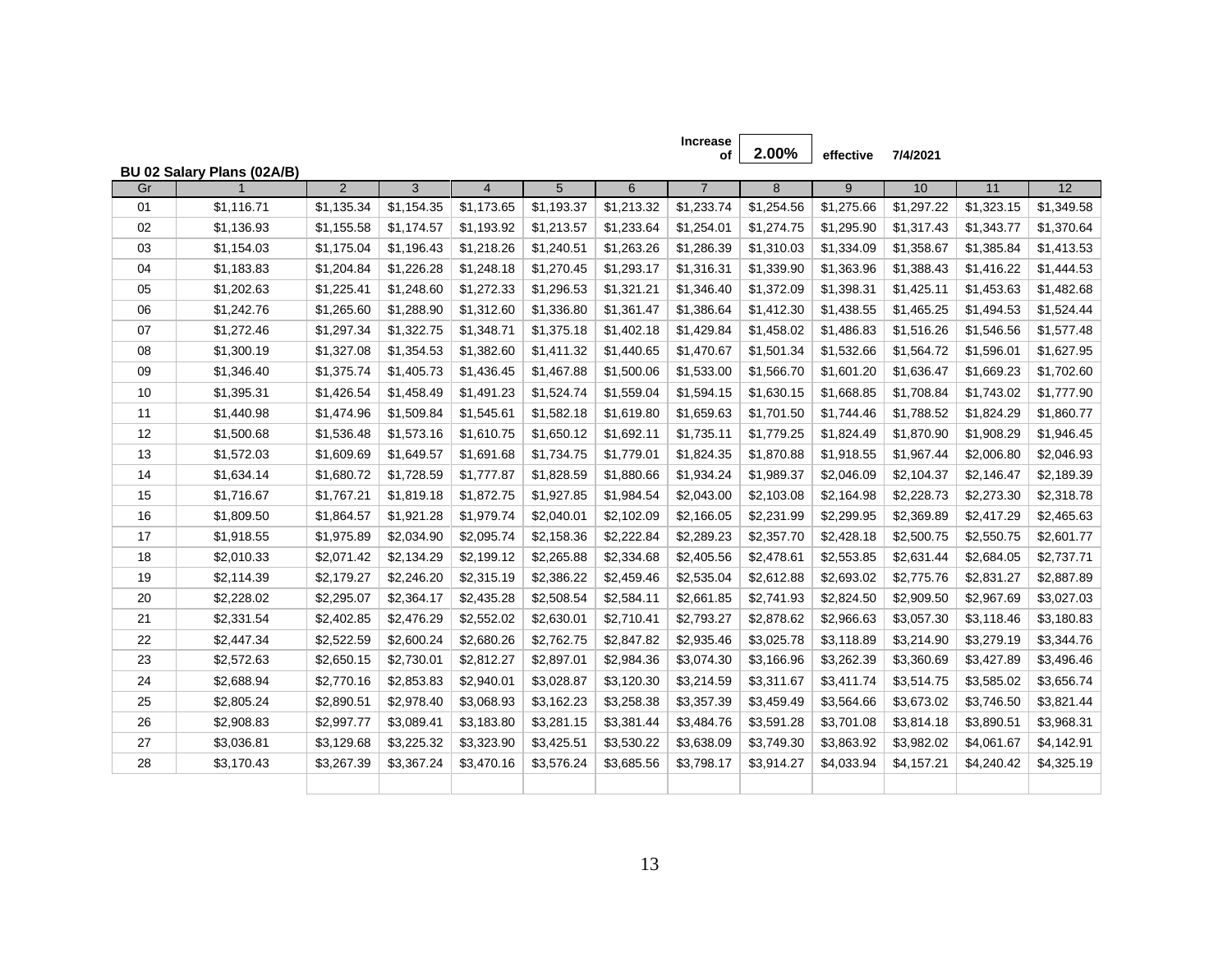| <b>BU 02 Salary Plans</b><br>(2A A/AB) |            |            |            |            |            |            |            |            |            |            |            |            |
|----------------------------------------|------------|------------|------------|------------|------------|------------|------------|------------|------------|------------|------------|------------|
| 05A                                    | \$1,219.91 | \$1,243.00 | \$1,266.53 | \$1,290.61 | \$1,315.13 | \$1,340.18 | \$1,365.73 | \$1,391.79 | \$1,418.40 | \$1,445.57 | \$1,474.50 | \$1,503.97 |
| 06A                                    | \$1,260.61 | \$1,283.77 | \$1,307.40 | \$1,331.45 | \$1,355.98 | \$1,381.01 | \$1,406.55 | \$1,432.59 | \$1,459.19 | \$1,486.30 | \$1,516.01 | \$1,546.33 |
| 07A                                    | \$1,290.91 | \$1,316.15 | \$1,341.92 | \$1,368.27 | \$1,395.13 | \$1,422.52 | \$1,450.58 | \$1,479.15 | \$1,508.40 | \$1,538.23 | \$1,568.99 | \$1,600.36 |
| 08A                                    | \$1,318.88 | \$1,346.15 | \$1,373.97 | \$1,402.45 | \$1,431.59 | \$1,461.34 | \$1,491.78 | \$1,522.90 | \$1.554.66 | \$1,587.16 | \$1,618.93 | \$1,651.33 |
| 09A                                    | \$1,365.73 | \$1,395.47 | \$1,425.95 | \$1,457.07 | \$1,488.96 | \$1,521.60 | \$1,555.02 | \$1,589.19 | \$1.624.19 | \$1,659.98 | \$1,693.20 | \$1,727.06 |
| 11A                                    | \$1,461.64 | \$1,496.15 | \$1,531.52 | \$1,567.78 | \$1.604.91 | \$1.643.05 | \$1,683.44 | \$1.725.92 | \$1.769.50 | \$1,814.18 | \$1.850.46 | \$1,887.49 |
| 12A                                    | \$1,522.22 | \$1,558.54 | \$1,595.75 | \$1,633.89 | \$1,673.78 | \$1,716.38 | \$1,760.02 | \$1,804.78 | \$1,850.68 | \$1,897.75 | \$1,935.68 | \$1,974.40 |
| 13A                                    | \$1,594.59 | \$1,632.82 | \$1,673.27 | \$1,715.98 | \$1,759.66 | \$1,804.54 | \$1,850.54 | \$1,897.73 | \$1,946.10 | \$1,995.70 | \$2,035.62 | \$2,076.32 |
| 14A                                    | \$1,657.62 | \$1,704.83 | \$1,753.43 | \$1,803.41 | \$1.854.82 | \$1,907.67 | \$1,962.01 | \$2,017.92 | \$2,075.47 | \$2,134.57 | \$2,177.26 | \$2,220.83 |
| 15A                                    | \$1,741.33 | \$1,792.58 | \$1,845.28 | \$1,899.65 | \$1,955.52 | \$2,013.05 | \$2,072.33 | \$2,133.26 | \$2,196.08 | \$2,260.73 | \$2,305.95 | \$2,352.07 |
| 16A                                    | \$1,835.46 | \$1,891.34 | \$1,948.87 | \$2,008.17 | \$2,069.28 | \$2,132.25 | \$2,197.18 | \$2,264.04 | \$2,332.95 | \$2,403.92 | \$2,451.99 | \$2,501.03 |
| 17A                                    | \$1,946.10 | \$2,004.26 | \$2,064.10 | \$2,125.83 | \$2,189.33 | \$2,254.73 | \$2,322.08 | \$2,391.52 | \$2,463.05 | \$2,536.66 | \$2,587.38 | \$2,639.13 |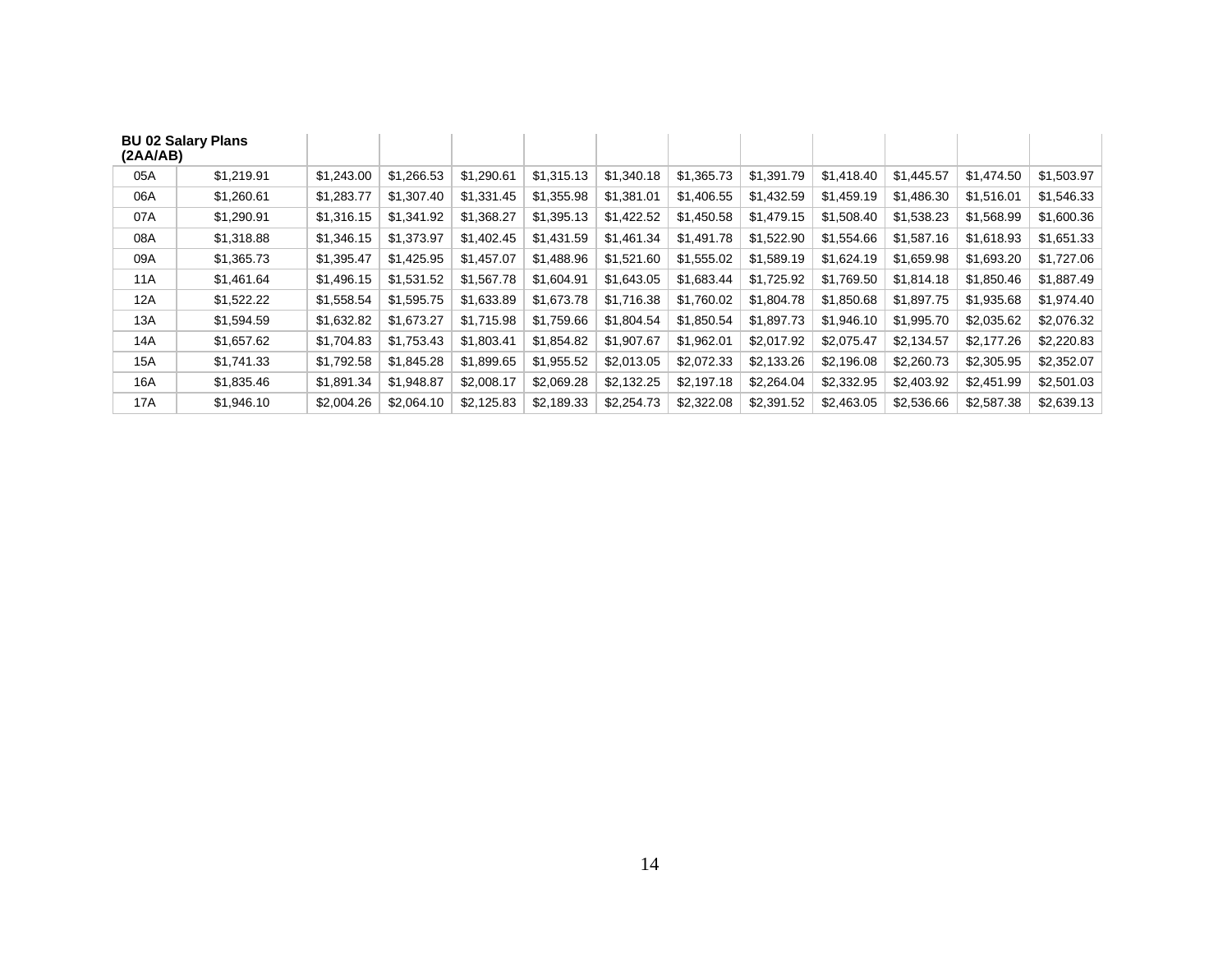|    |                            |                |                |                |            |            | of             | 2.00%      | effective  | 7/3/2022   |            |            |
|----|----------------------------|----------------|----------------|----------------|------------|------------|----------------|------------|------------|------------|------------|------------|
| Gr | BU 02 Salary Plans (02A/B) | $\overline{2}$ | $\overline{3}$ | $\overline{4}$ | 5          | 6          | $\overline{7}$ | 8          | 9          | 10         | 11         | 12         |
| 01 | \$1,139.04                 | \$1,158.05     | \$1,177.44     | \$1,197.12     | \$1,217.24 | \$1,237.59 | \$1,258.41     | \$1,279.65 | \$1,301.17 | \$1,323.16 | \$1,349.61 | \$1,376.57 |
| 02 | \$1,159.67                 | \$1,178.69     | \$1,198.06     | \$1,217.80     | \$1,237.84 | \$1,258.31 | \$1,279.09     | \$1,300.25 | \$1,321.82 | \$1,343.78 | \$1,370.65 | \$1,398.05 |
| 03 | \$1,177.11                 | \$1,198.54     | \$1,220.36     | \$1,242.63     | \$1,265.32 | \$1,288.53 | \$1,312.12     | \$1,336.23 | \$1,360.77 | \$1,385.84 | \$1,413.56 | \$1,441.80 |
| 04 | \$1,207.51                 | \$1,228.94     | \$1,250.81     | \$1,273.14     | \$1,295.86 | \$1,319.03 | \$1,342.64     | \$1,366.70 | \$1,391.24 | \$1,416.20 | \$1,444.54 | \$1,473.42 |
|    |                            |                |                |                |            |            |                |            |            |            |            |            |
| 05 | \$1,226.68                 | \$1,249.92     | \$1,273.57     | \$1,297.78     | \$1,322.46 | \$1,347.63 | \$1,373.33     | \$1,399.53 | \$1,426.28 | \$1,453.61 | \$1,482.70 | \$1,512.33 |
| 06 | \$1,267.62                 | \$1,290.91     | \$1,314.68     | \$1,338.85     | \$1,363.54 | \$1,388.70 | \$1,414.37     | \$1,440.55 | \$1,467.32 | \$1,494.56 | \$1,524.42 | \$1,554.93 |
| 07 | \$1,297.91                 | \$1,323.29     | \$1,349.21     | \$1,375.68     | \$1,402.68 | \$1,430.22 | \$1,458.44     | \$1,487.18 | \$1,516.57 | \$1,546.59 | \$1,577.49 | \$1,609.03 |
| 08 | \$1,326.19                 | \$1,353.62     | \$1,381.62     | \$1,410.25     | \$1,439.55 | \$1,469.46 | \$1,500.08     | \$1,531.37 | \$1,563.31 | \$1,596.01 | \$1,627.93 | \$1,660.51 |
| 09 | \$1,373.33                 | \$1,403.25     | \$1,433.84     | \$1,465.18     | \$1,497.24 | \$1,530.06 | \$1,563.66     | \$1,598.03 | \$1,633.22 | \$1,669.20 | \$1,702.61 | \$1,736.65 |
| 10 | \$1,423.22                 | \$1,455.07     | \$1,487.66     | \$1,521.05     | \$1,555.23 | \$1,590.22 | \$1,626.03     | \$1,662.75 | \$1,702.23 | \$1,743.02 | \$1,777.88 | \$1,813.46 |
| 11 | \$1,469.80                 | \$1,504.46     | \$1,540.04     | \$1,576.52     | \$1,613.82 | \$1,652.20 | \$1,692.82     | \$1,735.53 | \$1,779.35 | \$1,824.29 | \$1,860.78 | \$1,897.99 |
| 12 | \$1,530.69                 | \$1,567.21     | \$1,604.62     | \$1,642.97     | \$1,683.12 | \$1,725.95 | \$1,769.81     | \$1,814.84 | \$1,860.98 | \$1,908.32 | \$1,946.46 | \$1,985.38 |
| 13 | \$1,603.47                 | \$1,641.88     | \$1,682.56     | \$1,725.51     | \$1,769.45 | \$1,814.59 | \$1,860.84     | \$1,908.30 | \$1,956.92 | \$2,006.79 | \$2,046.94 | \$2,087.87 |
| 14 | \$1,666.82                 | \$1,714.33     | \$1,763.16     | \$1,813.43     | \$1,865.16 | \$1,918.27 | \$1,972.92     | \$2,029.16 | \$2,087.01 | \$2,146.46 | \$2,189.40 | \$2,233.18 |
| 15 | \$1,751.00                 | \$1,802.55     | \$1,855.56     | \$1,910.21     | \$1,966.41 | \$2,024.23 | \$2,083.86     | \$2,145.14 | \$2,208.28 | \$2,273.30 | \$2,318.77 | \$2,365.16 |
| 16 | \$1,845.69                 | \$1,901.86     | \$1,959.71     | \$2,019.33     | \$2,080.81 | \$2,144.13 | \$2,209.37     | \$2,276.63 | \$2,345.95 | \$2,417.29 | \$2,465.64 | \$2,514.94 |
| 17 | \$1,956.92                 | \$2,015.41     | \$2,075.60     | \$2,137.65     | \$2,201.53 | \$2,267.30 | \$2,335.01     | \$2,404.85 | \$2,476.74 | \$2,550.77 | \$2,601.77 | \$2,653.81 |
| 18 | \$2,050.54                 | \$2,112.85     | \$2,176.98     | \$2,243.10     | \$2,311.20 | \$2,381.37 | \$2,453.67     | \$2,528.18 | \$2,604.93 | \$2,684.07 | \$2,737.73 | \$2,792.46 |
| 19 | \$2,156.68                 | \$2,222.86     | \$2,291.12     | \$2,361.49     | \$2,433.94 | \$2,508.65 | \$2,585.74     | \$2,665.14 | \$2,746.88 | \$2,831.28 | \$2,887.90 | \$2,945.65 |
| 20 | \$2,272.58                 | \$2,340.97     | \$2,411.45     | \$2,483.99     | \$2,558.71 | \$2,635.79 | \$2,715.09     | \$2,796.77 | \$2,880.99 | \$2,967.69 | \$3,027.04 | \$3,087.57 |
| 21 | \$2,378.17                 | \$2,450.91     | \$2,525.82     | \$2,603.06     | \$2,682.61 | \$2,764.62 | \$2,849.14     | \$2,936.19 | \$3,025.96 | \$3,118.45 | \$3,180.83 | \$3,244.45 |
| 22 | \$2,496.29                 | \$2,573.04     | \$2,652.24     | \$2,733.87     | \$2,818.01 | \$2,904.78 | \$2,994.17     | \$3,086.30 | \$3,181.27 | \$3,279.20 | \$3,344.77 | \$3,411.66 |
| 23 | \$2,624.08                 | \$2,703.15     | \$2,784.61     | \$2,868.52     | \$2,954.95 | \$3,044.05 | \$3,135.79     | \$3,230.30 | \$3,327.64 | \$3,427.90 | \$3,496.45 | \$3,566.39 |
| 24 | \$2,742.72                 | \$2,825.56     | \$2,910.91     | \$2,998.81     | \$3,089.45 | \$3,182.71 | \$3,278.88     | \$3,377.90 | \$3,479.97 | \$3,585.05 | \$3,656.72 | \$3,729.87 |
| 25 | \$2,861.34                 | \$2,948.32     | \$3,037.97     | \$3,130.31     | \$3,225.47 | \$3,323.55 | \$3,424.54     | \$3,528.68 | \$3,635.95 | \$3,746.48 | \$3,821.43 | \$3,897.87 |
| 26 | \$2,967.01                 | \$3,057.73     | \$3,151.20     | \$3,247.48     | \$3,346.77 | \$3,449.07 | \$3,554.46     | \$3,663.11 | \$3,775.10 | \$3,890.46 | \$3,968.32 | \$4,047.68 |
| 27 | \$3,097.55                 | \$3,192.27     | \$3,289.83     | \$3,390.38     | \$3,494.02 | \$3,600.82 | \$3,710.85     | \$3,824.29 | \$3,941.20 | \$4,061.66 | \$4,142.90 | \$4,225.77 |
| 28 | \$3,233.84                 | \$3,332.74     | \$3,434.58     | \$3,539.56     | \$3,647.76 | \$3,759.27 | \$3,874.13     | \$3,992.56 | \$4,114.62 | \$4,240.35 | \$4,325.23 | \$4,411.69 |
|    |                            |                |                |                |            |            |                |            |            |            |            |            |

**Increase**